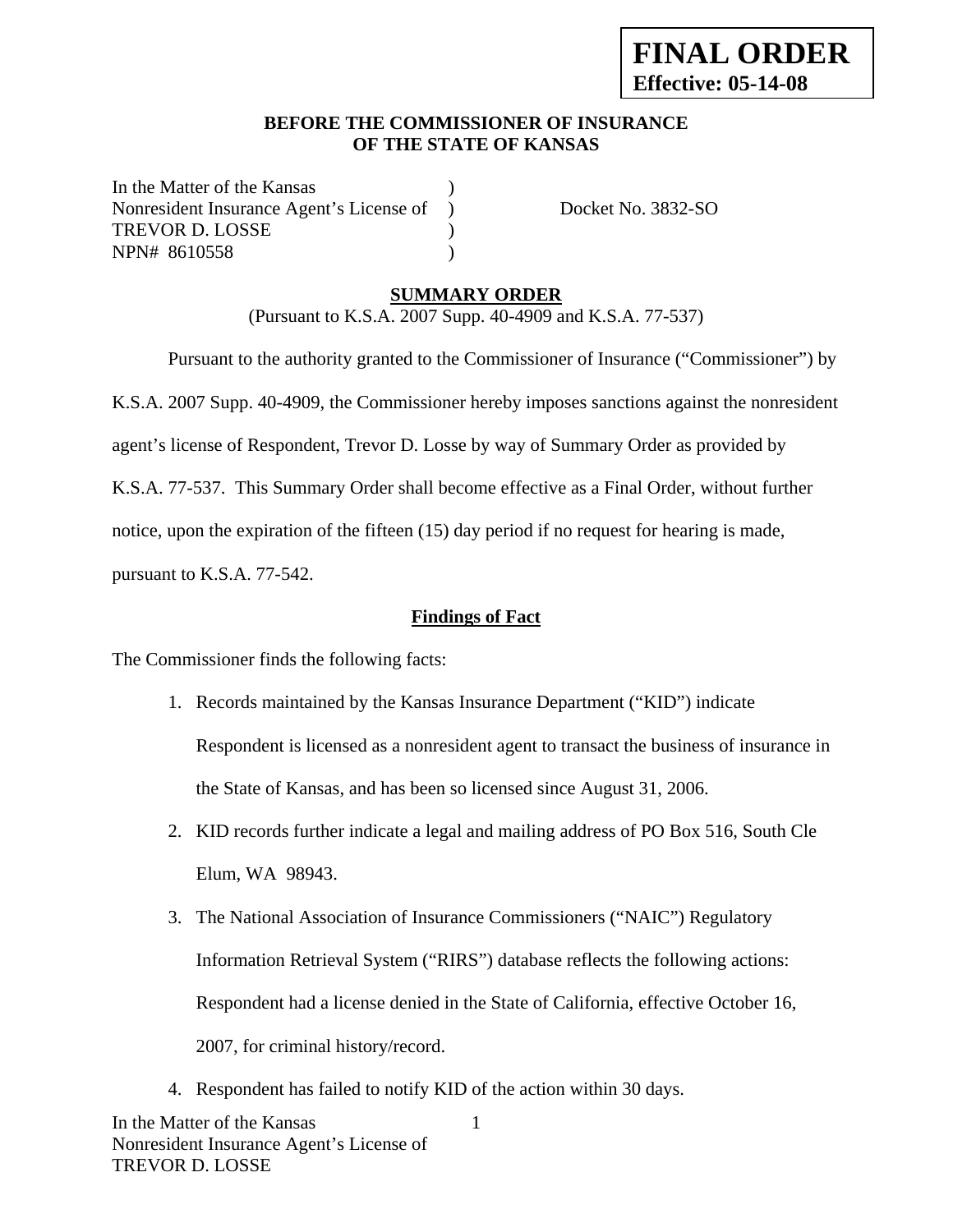- 5. On November 19, 2007, Leroy Brungardt, Director Producers Division, sent a letter to the respondent requesting information regarding action taken by the State of California and any information regarding criminal history.
- 6. On December 6, 2007, Respondent provided the information requested by Leroy Brungardt. The information contained copies of the administrative action taken by California as well as documents pertaining to a criminal proceeding in Kittitas County Washington in 2002.
- 7. In August of 2006, Respondent made application to the Kansas Insurance Department for a nonresident agent's insurance license. On that application which stated "under penalty of perjury that the statements made in the application are true." Respondent marked in question number 1 that he did not have any criminal convictions or proceedings.

### **Applicable Law**

- 8. K.S.A. 2007 Supp. 40-4909 states, in pertinent part:
	- (a) The commissioner may deny, suspend, revoke, or refuse renewal of any license issued under this act if the commissioner finds that the applicant or license holder has:
		- (1) provided incorrect, misleading, incomplete or untrue information in the license application.
		- (2) Violated
			- (A) any provision of chapter 40 of the Kansas Statues Annotated, and amendments thereto, or any rule and regulation promulgated thereunder;
			- (C) any insurance law or regulation of another state;
	- (b) In addition, the commissioner may suspend, revoke or refuse renewal of any license issued under this act if the commissioner finds that the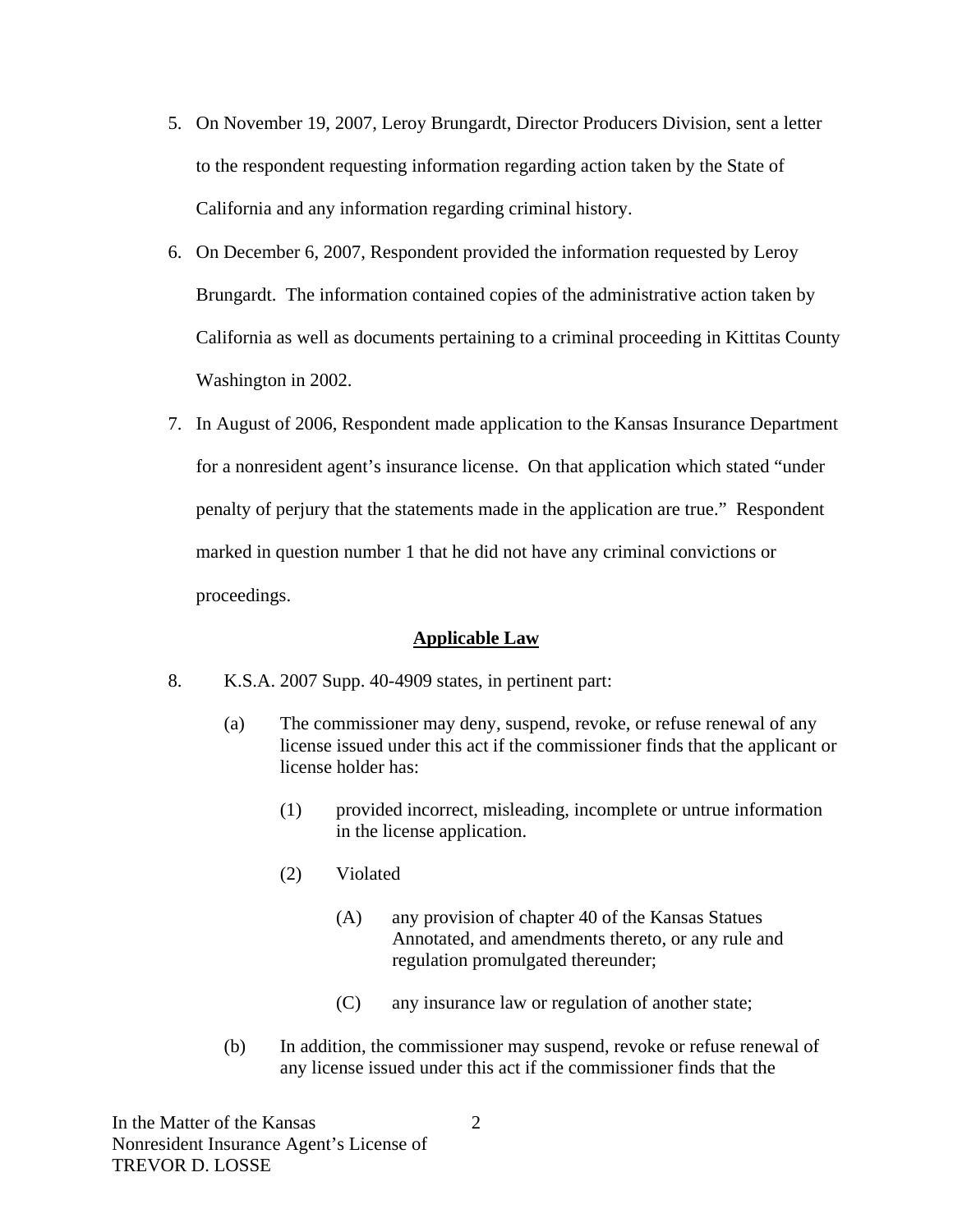interests of the insurer or the insurable interests of the public are not properly served under such license.

(h) in lieu of taking any action under subsection (a), the commissioner may:

(2) issue an order imposing an administrative penalty up to a maxium of \$500 for each violation . . . unless such person knew or should have known that the violative act could give rise to disciplinary action under subsection (a). If such person knew or reasonably should have known the violative act could give rise to any disciplinary proceeding . . . the commissioner may impose a penalty up to a maximum of \$1000 for each violation . . . .

- 9. KA.R. 40-7-9 states, in pertinent part: Each person licensed in this state as an insurance agent shall report the following to the commissioner of insurance within 30 days of occurrence:
	- (a) Each disciplinary action on the agent's license or licenses by the insurance regulatory agency of any other state or territory of the United States.

### **Conclusions of Law**

- 10. The Commissioner has jurisdiction over Mr. Losse as well as the subject matter of this proceeding, and such proceeding is held in the public interest.
- 11. The Commissioner finds that Respondent's Kansas license may be revoked because Respondent violated an insurance law or regulation in another state pursuant to K.S.A. 2007 Supp. 40-4909(a)(2)(C).
- 12. The Commissioner finds that Mr. Byrne violated K.S.A. 2007 Supp. 40-  $4909(a)(2)(A)$  and K.A.R.  $40-7-9$  by failing to notify the Kansas Insurance Department of his disciplinary action taken by the State of California Department of Insurance on October 16, 2007 within thirty (30) days.
- 13. The Commissioner finds that Respondent's Kansas license may be revoked because Respondent provided incorrect, misleading, incomplete or untrue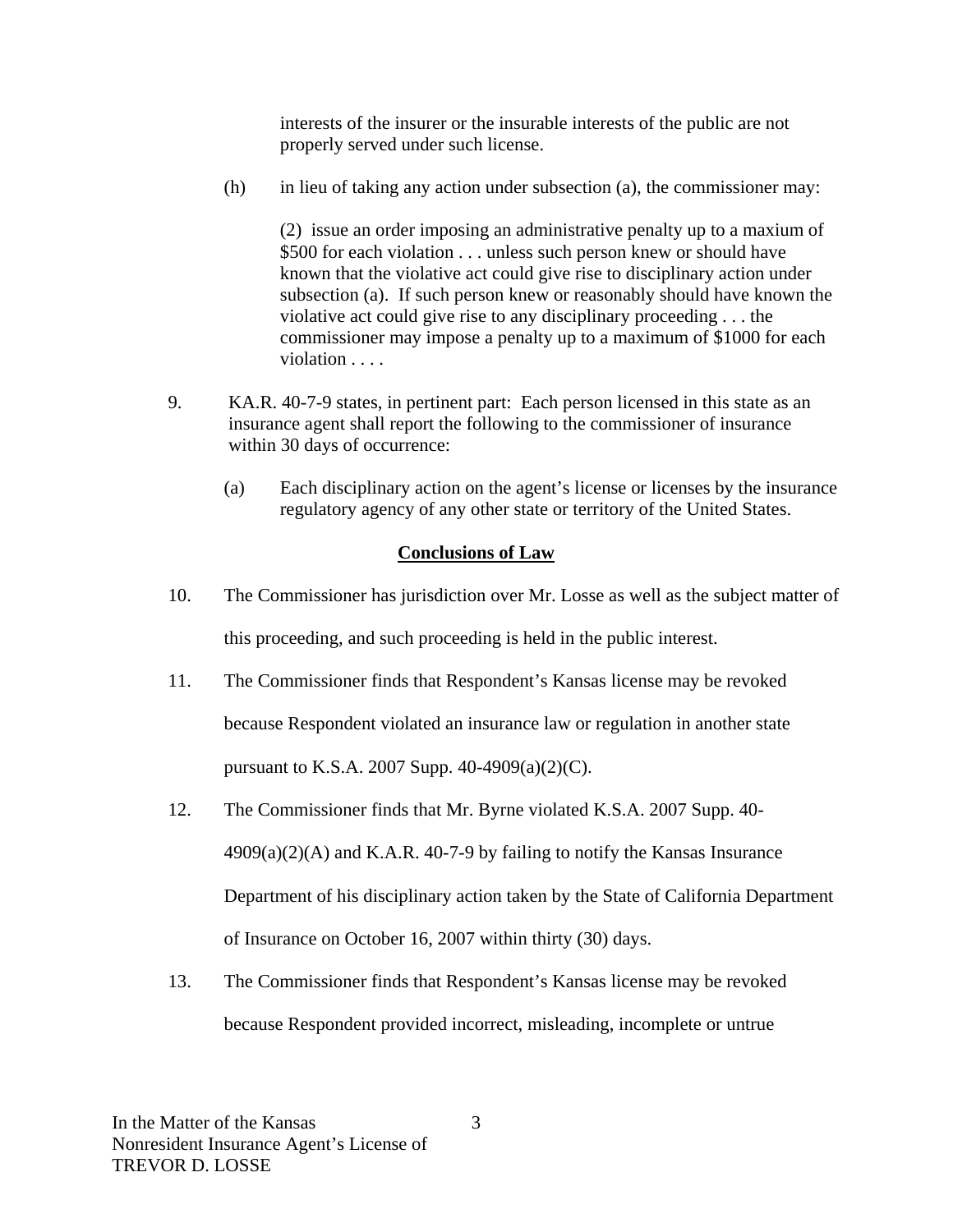information in his license application, a violation of K.S.A. 2007 Supp. 40-  $4909(a)(1)$ .

- 14. The Commissioner, therefore, concludes that good cause exists pursuant to K.S.A. 2007 Supp. 40-4909(a) and (h) to revoke or suspend Respondent's Kansas nonresident insurance agent's license or impose administrative penalties in lieu of revocation.
- 15. The Commissioner concludes that Respondent's insurance agent's license may be revoked for the protection of the insurable interests of the public pursuant to K.S.A. 2007 Supp. 40-4909(b).
- 16. Based on the facts and circumstances set forth herein, it appears that the use of summary proceedings in this matter is appropriate, in accordance with the provisions set forth in K.S.A. 77-537(a), in that the use of summary proceedings does not violate any provision of the law and the protection of the public interest does not require KID to give notice and opportunity to participate to persons other than Trevor D. Losse.

## **IT IS THEREFORE ORDERED BY THE COMMISSIONER OF INSURANCE THAT:**

Respondent Trevor D. Losse shall pay an administrative penalty of \$250.00 for failure to notify KID of another state agency's action and for failure to disclose prior criminal conviction on his license application. The Kansas nonresident insurance agent's license of Trevor D. Losse is hereby **SUSPENDED on the effective date of this order until such time as the penalty is paid in full.** 

### **NOTICE AND OPPORTUNITY FOR HEARING**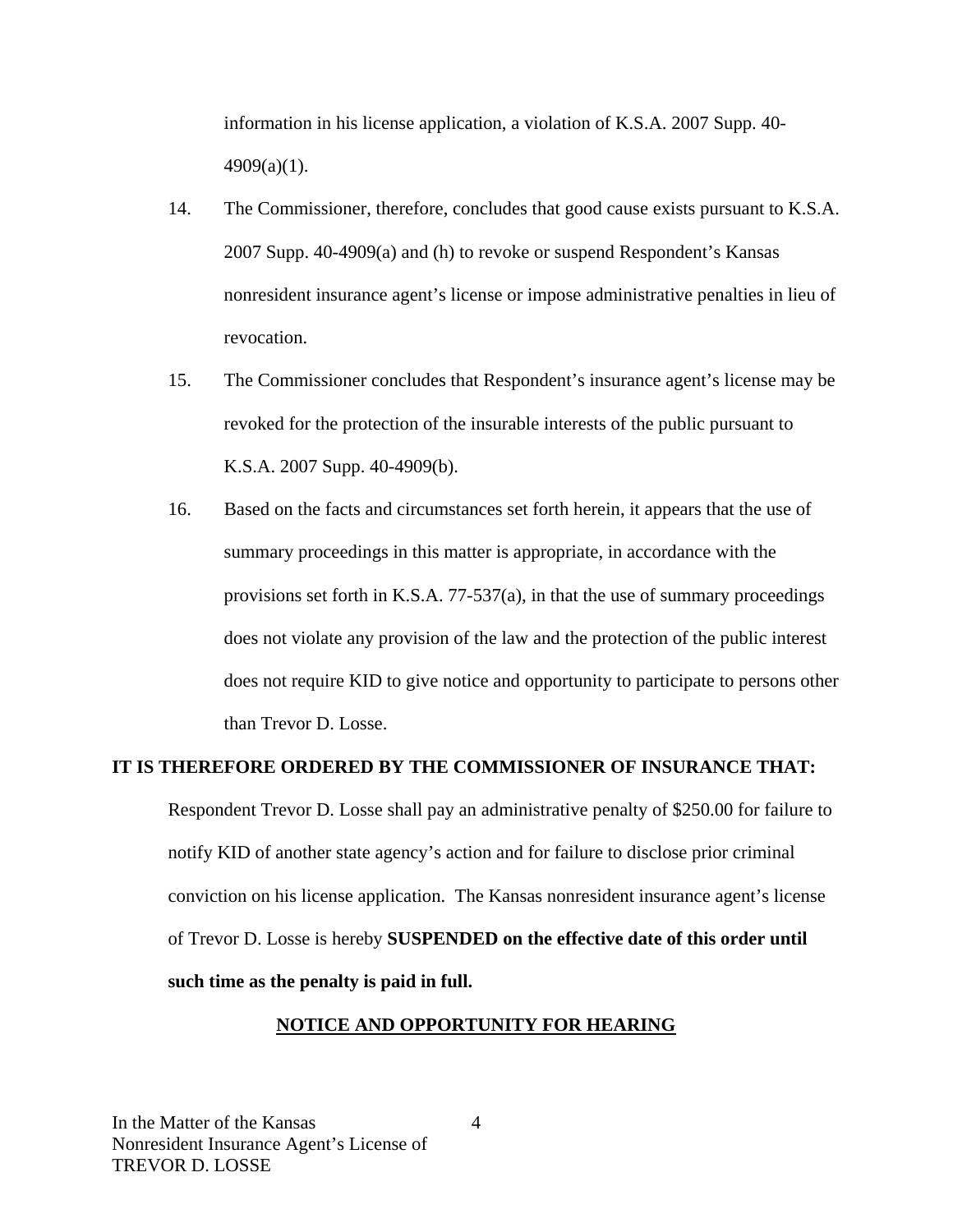Trevor D. Losse, within fifteen (15) days of service of this Summary Order, may file with the Kansas Insurance Department a written request for hearing on this Summary Order, as provided by K.S.A. 77-542. In the event a hearing is requested, such request should be directed to:

> John W. Campbell, General Counsel Kansas Insurance Department 420 S.W.  $9^{th}$  Street Topeka, Kansas 66612

Any costs incurred as a result of conducting any administrative hearing shall be assessed against the agent/agency who is the subject of the hearing as provided by K.S.A. 40-4909(f). Costs shall include witness fees, mileage allowances, any costs associated with reproduction of documents which become part of the hearing record, and the expense of making a record of the hearing.

If a hearing is not requested, this Summary Order shall become effective as a Final Order,

without further notice, upon the expiration of the fifteen (15) day period for requesting a hearing.

The Final Order will constitute final agency action in the matter.

In the event the Petitioner files a petition for judicial review, the agency officer

designated pursuant to K.S.A. 77-613(e) to receive service of a petition for judicial review on

behalf of the Kansas Insurance Department is:

John W. Campbell, General Counsel Kansas Insurance Department 420 S.W.  $9^{th}$  St. Topeka, Kansas 66612

### IT IS SO ORDERED THIS 18th DAY OF APRIL, 2008, IN THE CITY OF TOPEKA, **COUNTY OF SHAWNEE, STATE OF KANSAS.**

In the Matter of the Kansas Nonresident Insurance Agent's License of TREVOR D. LOSSE